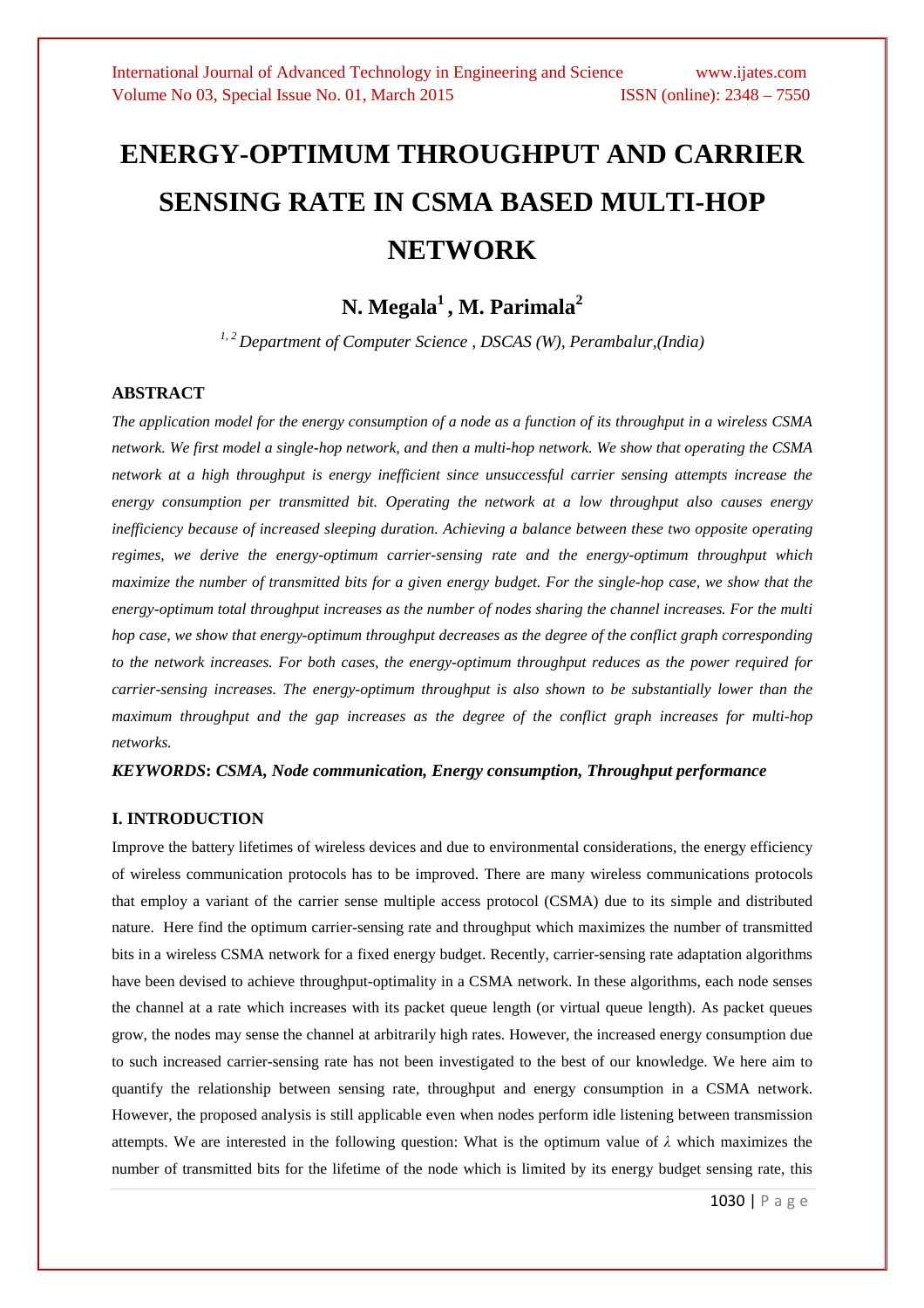# International Journal of Advanced Technology in Engineering and Science www.ijates.com Volume No 03, Special Issue No. 01, March 2015 **ISSN** (online): 2348 – 7550

minimizes the energy consumption per transmitted bit. The energy-optimum rate exploits the trade-off between the energy consumed for sleeping and energy consumed for carrier sensing. The energy-optimum rate leads to an energy-optimum throughput, which gives the energy-optimum operating load for the network. To maximize the number of transmitted bits for a given energy budget, the network. The analysis to a multi-hop network with a random regular conflict graph. For both scenarios, we analyze the energy consumed in various states such as sleeping and carrier sensing. We derive the energy-optimum carrier sensing rate and the corresponding energyoptimum throughput which minimize the energy consumption per transmitted bit. The energy-optimum throughput exploits a balance between the energy consumed in the states of sleeping and carrier sensing per transmitted bit. The multi-hop case, we show that the energy optimum throughput depends on the degree of the conflict of graph of the network and on the power consumption of carrier sensing. We find that the energyoptimum throughput reduces as the degree of the conflict graph increases, i.e., as the interference increases. the energy-optimum carrier sensing rate and the energy optimum throughput increase as the power required for carrier sensing reduces.

# **II.SYSTEMARCHITECTURE**



# **Fig 1. CSMA System Architecture**

# **III.LITERATURE SURVEY**

#### **3.1. RI-MAC**

 A Receiver-Initiated Asynchronous Duty Cycle MAC Protocol for Dynamic Traffic Loads in Wireless Sensor **Networks** 

#### **3.1.1 Objective**

Receiver-initiated data transmission in order to efficiently and effectively operate over a wide range of traffic loads. RI-MAC attempts to minimize the time a sender and its intended receiver occupy the wireless medium to find a rendezvous time for exchanging data, while still decoupling the sender and receiver's duty cycle schedules.

# **3.1.2 Techniques**

Receiver-Initiated MAC (RI-AC)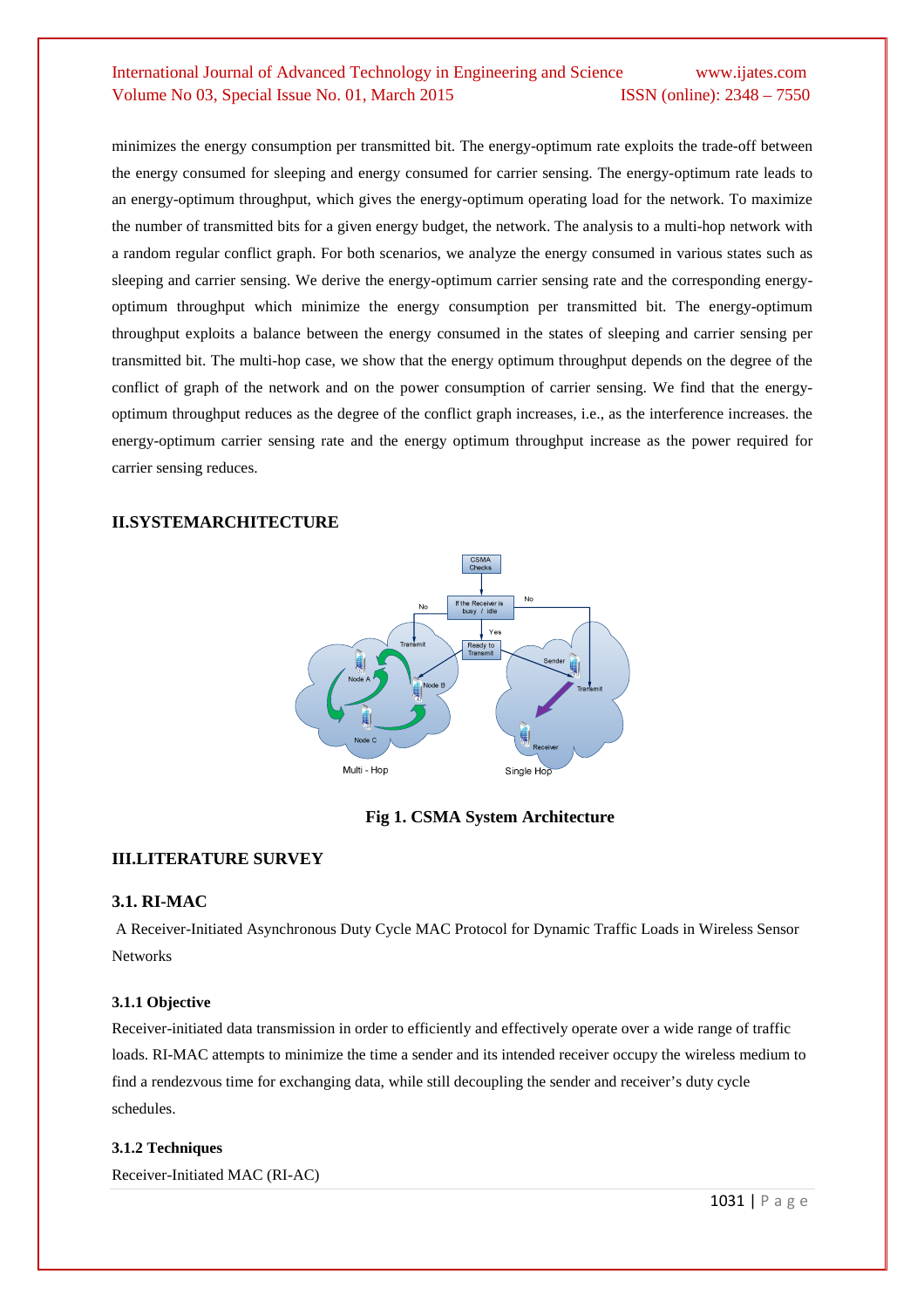# **3.1.3 Advantages**

RI-MAC significantly improves throughput and packet delivery ratio. Even under light traffic load for which X-MAC is optimized, RI-MAC achieves the same high performance in terms of packet delivery ratio and latency while maintaining comparable power efficiency.

# **3.1.4 Disadvantages**

Low throughput

More sleeping time

Increased sleeping cost

# **3.2. Random Access Transport Capacity Of Multi –Hop AF Relaying: A Throughput-Reliability Tradeoff**

#### **3.2.1 Objective**

To compute the random access transport capacity, we analyze the exact outage probability of multi hop transmission with AF strategy in a Poisson field of interferers without neglecting the noise at all of the nodes.

#### **3.2.2 Techniques**

Multi – hop amplify-and-forward (AF) strategy.

#### **3.2.3 Advantages**

Maximize their random access transport capacity, and this helps us to predict and manage the maximum available number of transmitting nodes per unit area to maximize their performance.

#### **3.2.4 Disadvantages**

Not Flexible

Take long time to distribute the data

Increased sleeping time.

# **IV. CARRIER SENSING MULTIPLE ACCESS**

Carrier sense multiple access is a probabilistic media access control(MAC)protocol in which a node verifies the absence of other traffic before transmitting on a shared transmission medium, such as an electrical bus, or a band of the electromagnetic spectrum..Carrier sense means that a transmitter uses feedback from a receiver to determine whether another transmission is in progress before initiating a transmission. That is, it tries to detect the presence of a carrier wave from another station before attempting to transmit. If a carrier is sensed, the station waits for the transmission in progress to finish before initiating its own transmission. In other words, CSMA is based on the principle "sense before transmit" or "listen before talk".

*Multiple access* means that multiple stations send .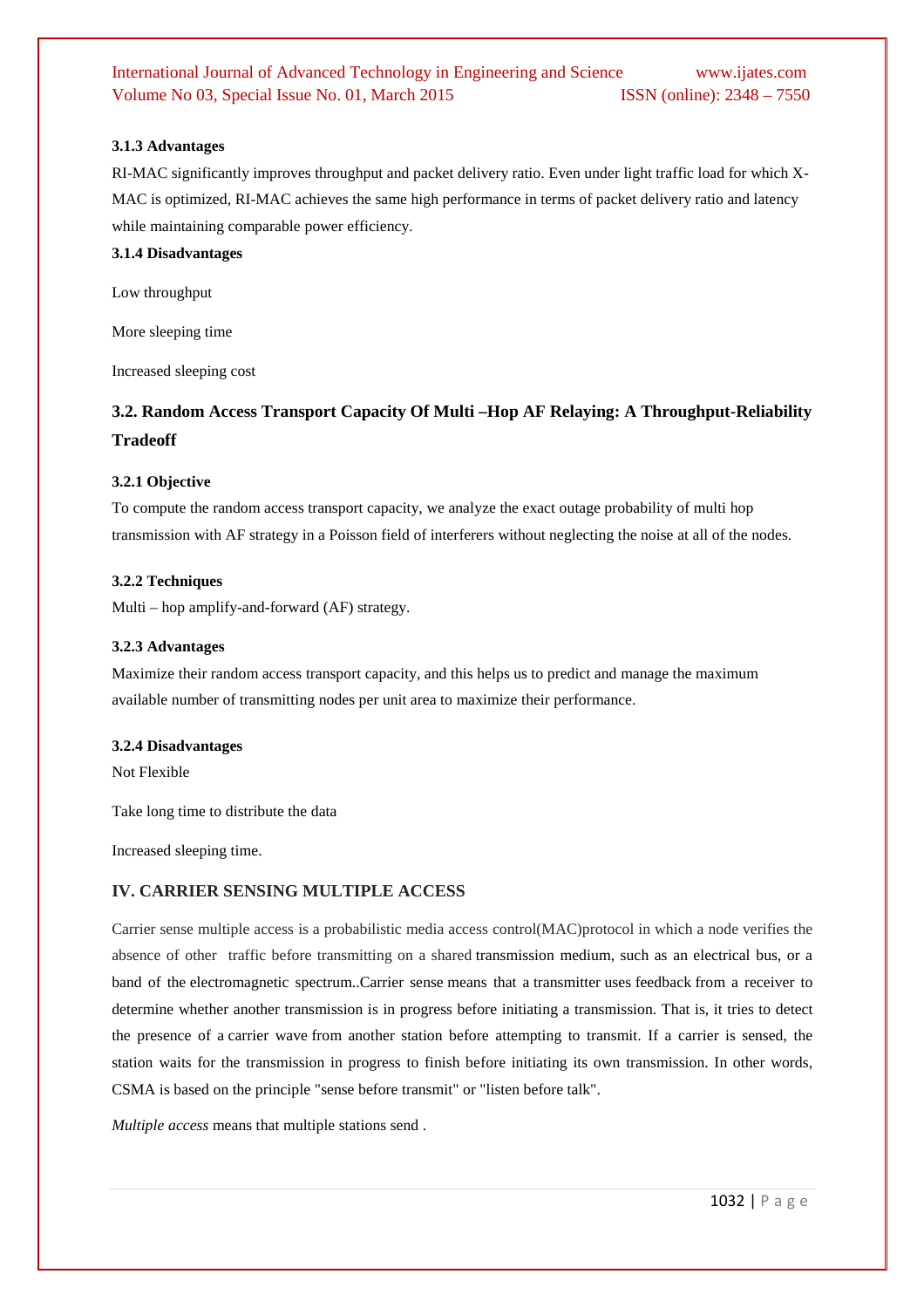# **V. NON – PERSISTENT CSMA**

Propose a protocol-independent energy-consumption analysis of the non-persistent- CSMA protocol for both single-hop and multi-hop networks. Our results provide closed from expressions describing the change of the energy-optimum operating point of CSMA networks as a function of the number of odes (for single-hop networks) and network degree (for multi-hop networks). Besides, to investigate the change in the energy optimum operating point as the ratio of powers required for carrier-sensing and sleeping changes.

# **VI.METHODOLOGY**

### **6.1. Csma Based Node Sensing**

In a wireless CSMA network each node senses the channel, the channel is busy or not. If the channel is busy the node wait until the channel is ready to receive the packet from the node. If the channel is idle the node sends the packet to the receiver. The main work In the CSMA is to check the channels which channel is idle and which the channel is busy.



#### **Fig 2 . CSMA Node Sensing**

# **6.2. Node Communication**

After sensing the CSMA network each node communicates with in the channel. The CSMA sense the channel if the channel is busy or not. If the channel is busy the node didn't send the data packet to the receiver it wait fraction of seconds until the receiver node can ready to receive the data from the sender node. During this time the node didn't wait long time just waits fraction of second. The receiver node is idle the sender node sends the data packet to the receiver. In this module the waiting time is decreased. And the performance is higher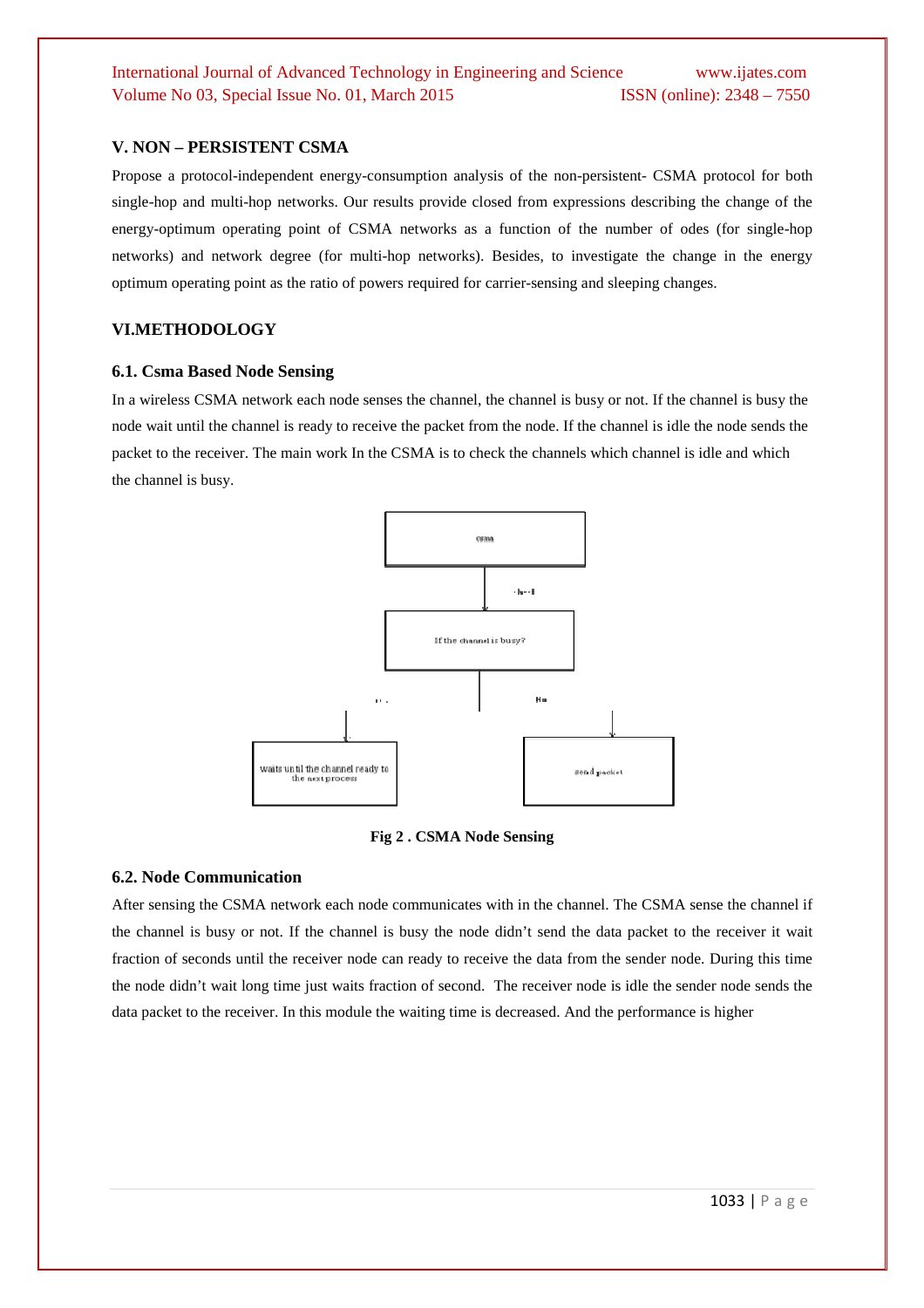

**Fig3. Node Communication** 

#### **6.3. Energy Consumption During Node Communication**

The sender node sends the data packet to the receiver some energy are used during this communication. The energy consumed per transmitted bit. Energy spent for transmission, sleeping and carrier sensing per transmitted bit. In CSMA based node communication, the energy usage level is lower than other sensing techniques and methods .Transmit the maximum bits within the energy budget. Each node transmits and receives packets with in a time.



**Fig 4. Energy Consumption** 

# **6.4. Energy Optimum Throughput Performance**

Energy consumed while carrier sensing the total energy consumption at high throughputs to maximize the number of transmitted bits for a given energy budget. The energy optimum throughput is based on the carrier sensing rate. If the carrier sensing attempts are successfully sensed then the energy consumption of the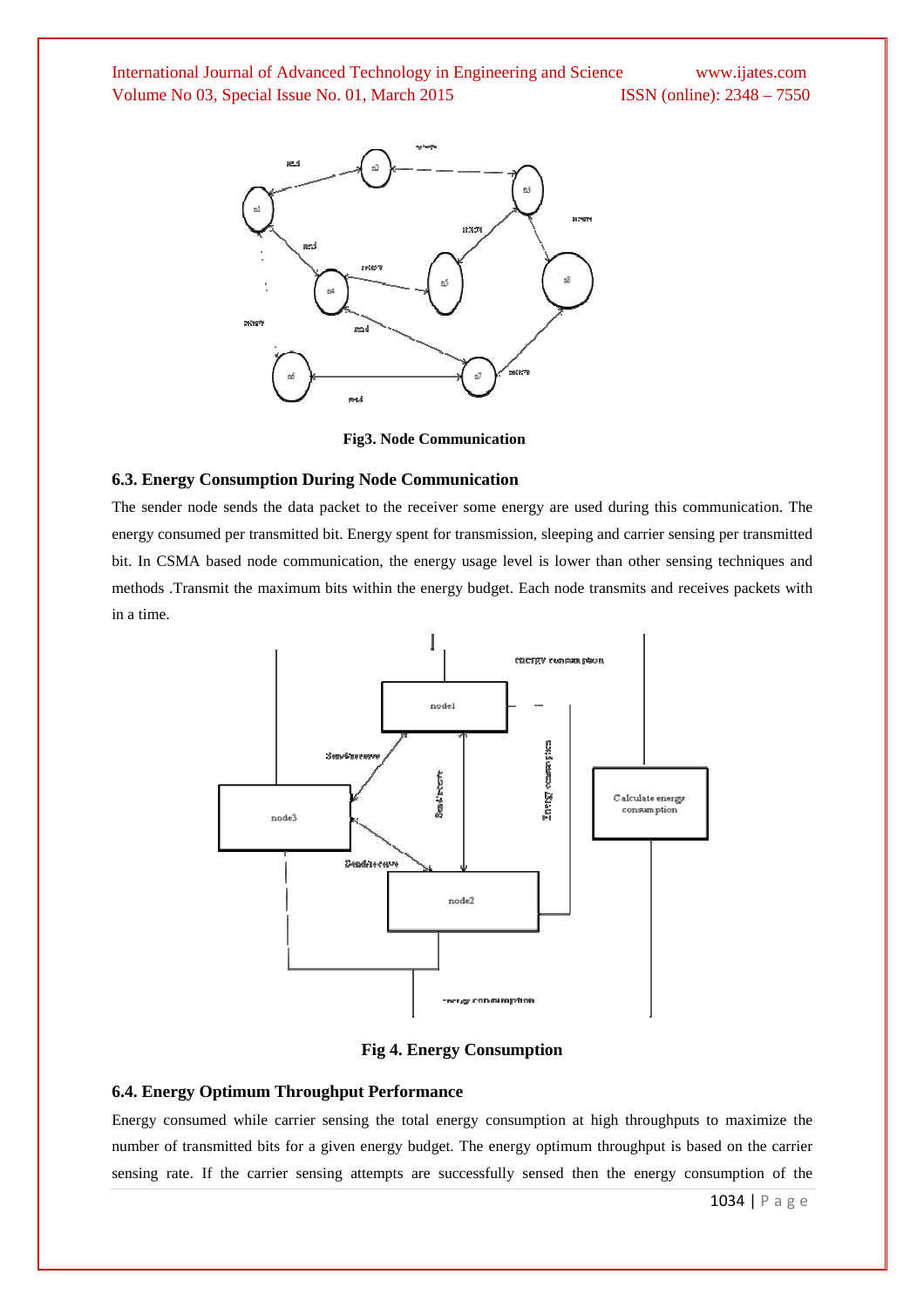# International Journal of Advanced Technology in Engineering and Science www.ijates.com Volume No 03, Special Issue No. 01, March 2015 ISSN (online): 2348 – 7550

transmitted bits are decreased. Each successful carrier sensing attempts can decrease the energy usage of the node and the performance automatically improved.

# **VII. CONCLUSION AND FUTURE ENHANCEMENT**

In future each node sense the channel if the node is busy or not. After sensing the node sends the packet to the receiver. During this transmission some energy consumed. Every transmission of the node send the packet with some energy limits each node send the packet with automatically calculate energy usage of the particular data packet transmission. Data packets are sending based on the particular energy of the size of the data packet. In this module to avoid the data packet drops.An energy consumption model of a node in a CSMA network. The proposed model shows that the number of failed carrier sensing attempts significantly increases at high throughputs causing energy waste. On the contrary, at low throughputs, nodes sleep during most of their lifetimes which also results in energy waste as far as the energy per transmitted bit is considered. Derive the energy-optimum carrier sensing rate and the corresponding energy-optimum throughput for both a single-hop network and a multi-hop network. For single-hop networks, we observe that the energy optimum throughput increases with the number of nodes sharing the channel. On the other hand, the energy optimum throughput reduces with the degree of the conflict graph for multi-hop networks. For both the single-hop and multi-hop case, our results suggest that as the power required for carrier sensing increases, the energy-optimum sensing rate and throughput reduce for the design of adaptive optimal-CSMA algorithms. We observe a dramatic increase in the carrier-sensing rate as the throughput approaches its limit; as a result, the energy consumption also increases significantly. The trade-off between the energy consumption and throughput has to be considered in the design of adaptive MAC algorithms.

#### **REFERENCE**

**1.**J. Polastre, J. Hill, and D. Culler, "Versatile low power media access for wireless sensor networks," in *Proc. 2nd Int. Conf. Embedded Networked Sensor Systems*, Baltimore, MD, USA, 2004.

**2.** FOUAD A. TOBAGI ANDLEONARD KLEINROCK, FELLOW, IEEE" Packet Switching in Radio Channels: Part 111-Polling and (Dynamic) Split-Channel Reservation Multiple Access".

**3.** L. Bono Throughput performance in, M. Conti, and L. Donatiello, "A distributed mechanism for power saving in IEEE 802.11 wireless LANs," *Mobile Netw. Appl.*, vol. 6, no. 3, pp. 211–222, Jun. 2001.

**4.** Y. Sun, O. Gurewitz, and D. B. Johnson, "RI-MAC: A receiver initiated asynchronous duty cycle MAC protocol for dynamic traffic loads in wireless sensor networks," in *Proc. 6th ACM Conf. Embedded Network Sensor Systems*, Raleigh, NC, USA, 2008.

 **5.**Jaeyoung Lee1, Sung-il Kim1, Saejoon Kim2 and Jun Heo1\* "Random access transport capacity of multihop AF relaying: a throughput-reliability tradeoff".